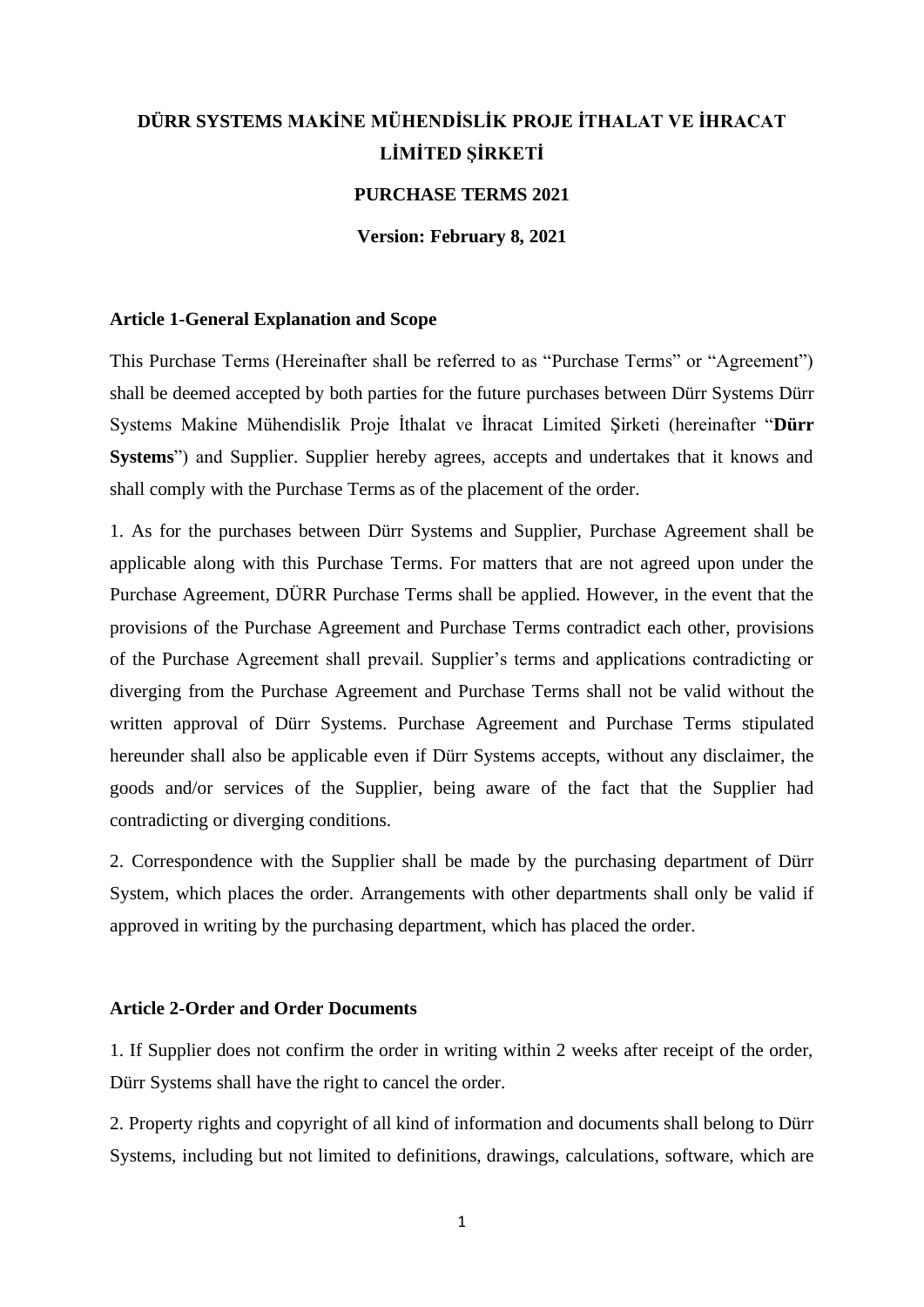covered under the purchase relationship between Dürr Systems and Supplier; such rights cannot be disclosed to and shared with third parties without the prior written consent of Dürr Systems. These rights can only be shared with those required to produce the order received by the Supplier and shall be automatically returned to Dürr Systems promptly after Dürr Systems accepts the completed order or after Dürr System places its request. All such information and documents shall be kept confidential against third parties and provisions of Article 10(3) below shall be applied for these matters.

#### **Article 3-Price and Payment Terms**

1. Price written in the Order Form shall be binding on the Parties. Unless otherwise agreed, price includes the shipping costs, costs of delivery of the goods at the place of delivery specified in the order, and packaging costs. Return of the packaging materials shall be subject to another agreement between the Parties.

2. Supplier shall pay all customs costs, taxes, duties relating to the order and other import/export costs etc.

3. Price does not include the compulsory value added tax.

4. It is essential to specify the order no, Dürr Systems tax no and address, Supplier's tax no, Supplier's IBAN no (International Bank Account Number) in the invoice to be issued by the Supplier. If Supplier fails to fulfill such liability, it shall bear all the consequences arising therefrom. However, Supplier shall not be responsible for consequences, which the Supplier proves to not arise from the absence of the order number in the invoice.

5. Dürr Systems is entitled to cease the payments to the Supplier, deduct requests and has the right of retention in order to obtain its requests from the Supplier.

6. Rights and liabilities under this Purchase Terms may not be transferred to third parties by the Supplier or it would not be possible to request the Supplier's payments to be made to third parties.

### **Article 4-Delivery**

1. Supplier is bound by the deadlines and/or dates specified in the order.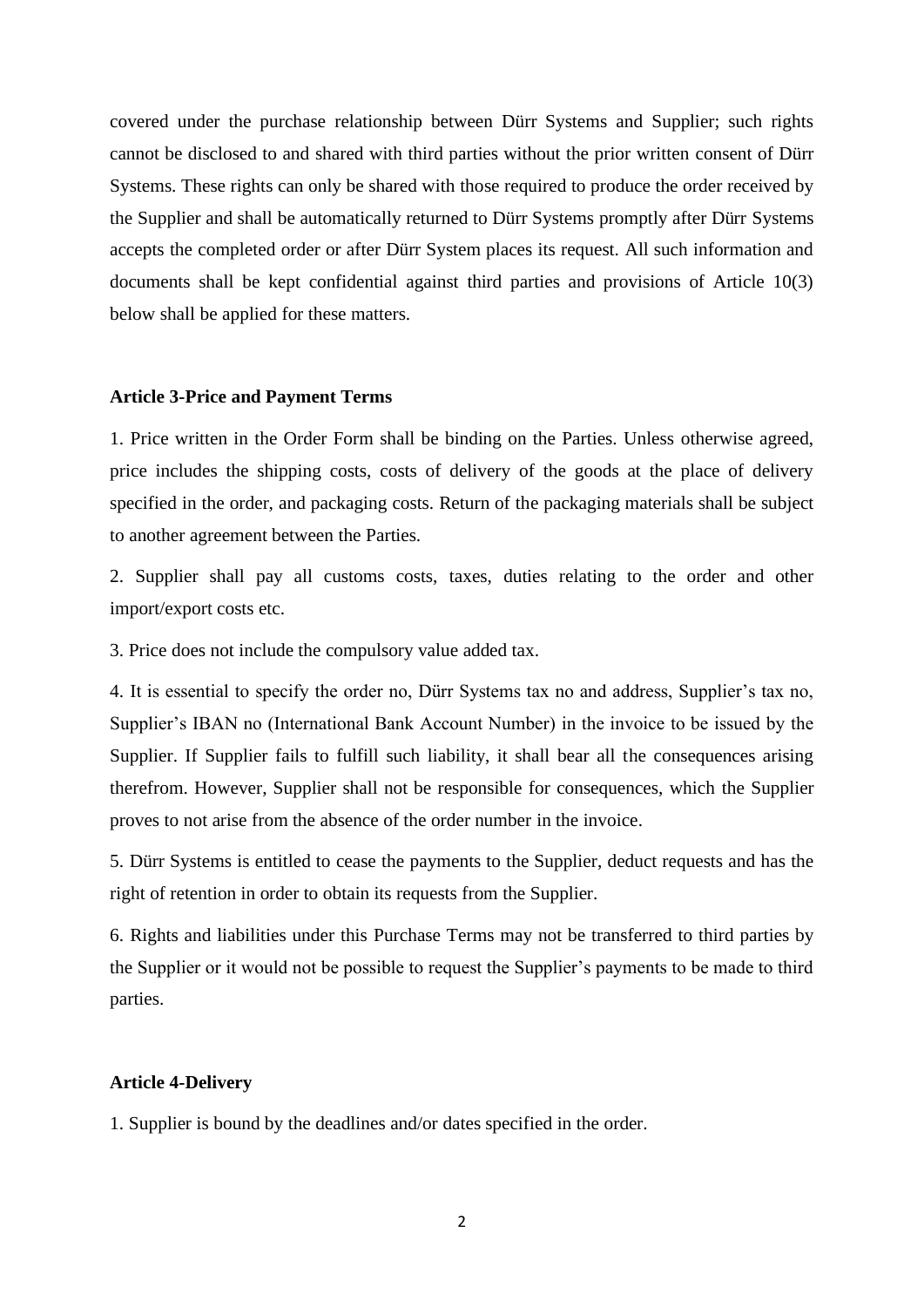2. Supplier shall notify Dürr Systems in writing of the events that would prevent it from making the deliveries within the specified deadlines and/or dates, promptly upon the occurrence of such events or once they come to its knowledge. Making of such notification would not be construed as an extension to such deadlines and/or dates.

3. In the event that the Supplier disobey/miss or has the risk to disobey the deadlines and/or dates specified in the order, Dürr Systems shall, without further notice, be entitled to instruct it to take appropriate measures in order to provide compliance with the schedule with the assistance of third-party companies appointed by Dürr Systems. Incurred costs shall be born by the Supplier. In the event that the Supplier disobeys the deadlines specified in this Purchase Terms; that it has been projected that the delay on the delivery dates would take long; or that the Supplier would not fulfill its liability on time and duly or would not fulfill it at all, Dürr Systems shall have the right to terminate the Agreement, without further notice. All damages to be incurred by Dürr Systems due to the failure to comply with the specified dates (including reflected and indirect damages) shall be born by the Supplier. If for any reason Dürr Systems becomes obliged to make a payment due to the Supplier's violation of its liabilities, Dürr Systems shall have recourse to the Supplier. Supplier hereby irrevocably agrees, declares and undertakes to pay all damages. Termination of the Agreement and/or filing a request for recover of the damages under this Article shall not release the Supplier from its liability to pay penalty. Unless otherwise agreed in writing, the Supplier shall pay Dürr Systems the penalty amount of 0.5% of the contract price for each day it violates/misses the deadlines specified in the order. The total amount of penalty cannot exceed 5% of the contract price. Dürr Systems may request the penalty to be paid to it or deduct the penalty from the payments to be made to the Supplier. The Supplier undertakes that it has reviewed and knows the penalty amount, and does not find it exorbitant, and accepts that the request for penalty payment would not mean contractual performance in any way, and that the Supplier shall not demand the reduction or cancellation of the said penalty amount.

4. Supplier can make early delivery or partial delivery with the prior written approval of Dürr Systems.

5. Supplier shall take out transport insurance and pay the costs related to the insurance.

#### **Article 5-Risk Transfer and Documents**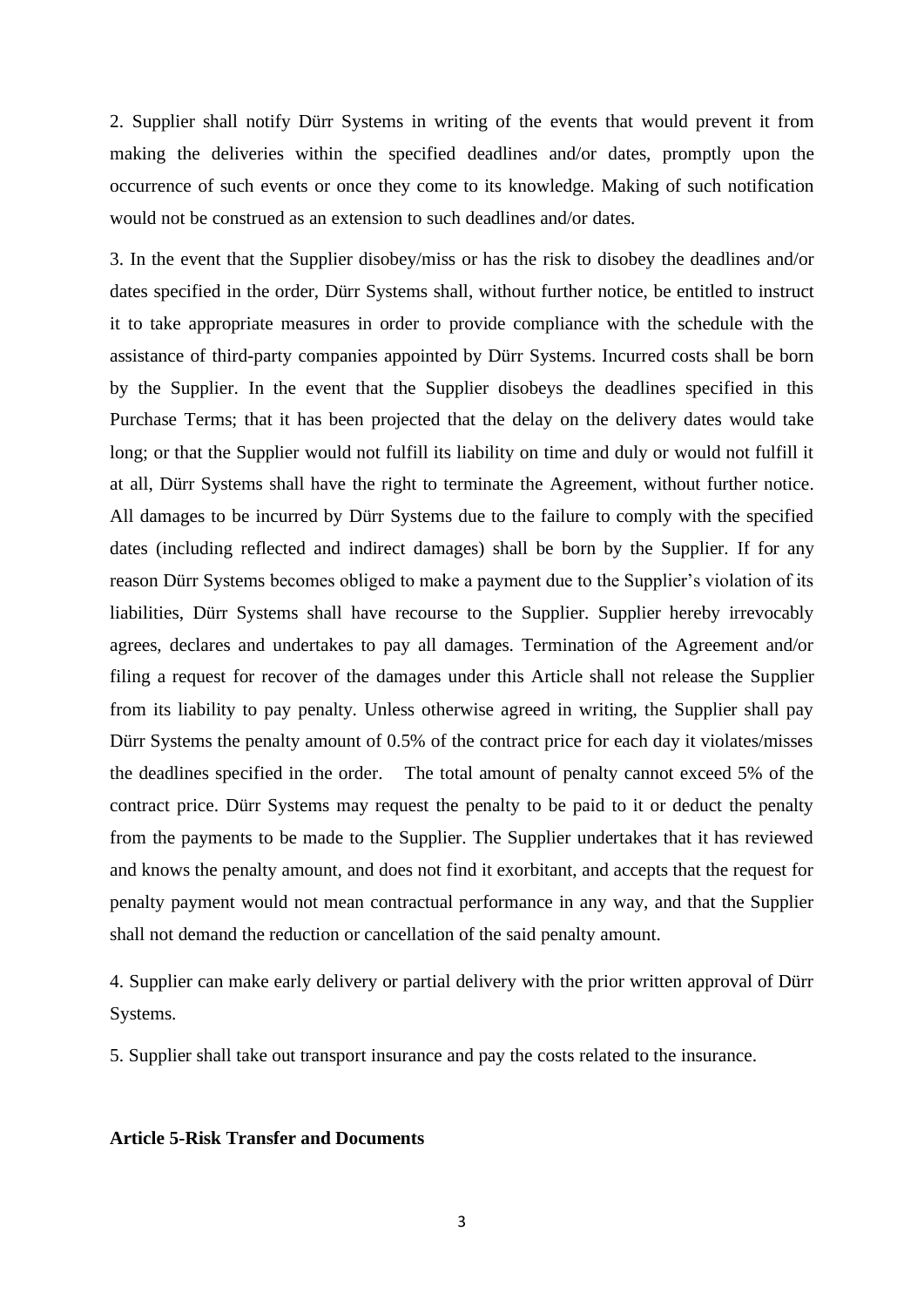1. Unless otherwise agreed in writing, Supplier shall be liable for any damage or loss to the goods shipped until the receipt and final acceptance of the goods by Dürr Systems.

2. Supplier shall indicate the order number on all shipping documents and delivery notes. If the Supplier fails to comply with this obligation, Dürr Systems shall not be liable for delays in process and payment of the invoices.

#### **Article 6- Quality, Environmental Protection, Management System, and Documents**

1. Unless otherwise agreed, the Supplier shall produce the goods and/or services with the latest technology and notify Dürr Systems of all improvement and technical change opportunities. Supplier must notify Dürr Systems at least one week in advance of changes in the production processes or facilities, material or parts of the service or products to be shipped, changes in the manufacturing plant location, quality assurance measures, especially any changes in the control and testing of the ordered material/ manufacturing/service. Dürr Systems shall assess whether the relevant changes would have any adverse effects and shall determine whether an approval would be required, depending on the type and extent of the changes.

2. Supplier shall provide goods and/or services and third party goods and/or services in accordance with environmental regulations, to the extent permitted by commercial and technical facilities. Environmental-friendly performance includes use of environmentalfriendly materials and production procedures when designing the product (for example, low emissions, low pollutants, small amounts of waste and designs that facilitate dismantling), including but not limited to use of environmental-friendly and recyclable oils and solutions that conserve resources for the purposes of energy and material consumption, as well as other measures to be taken.

3. Unless otherwise agreed, Supplier shall, when providing goods and/or services, be responsible for the entire delivery chain –for example, development, design, production, packaging, transportation, assembly, operation, cleaning, maintenance, repair and disposal works, and others– to be in compliance with official mandatory regulations, conditions, rules, directives and other official rules, especially those related to quality, environmental protection, industrial safety, transport safety and product safety, applicable in the country of manufacture and the user country to be notified by Dürr Systems.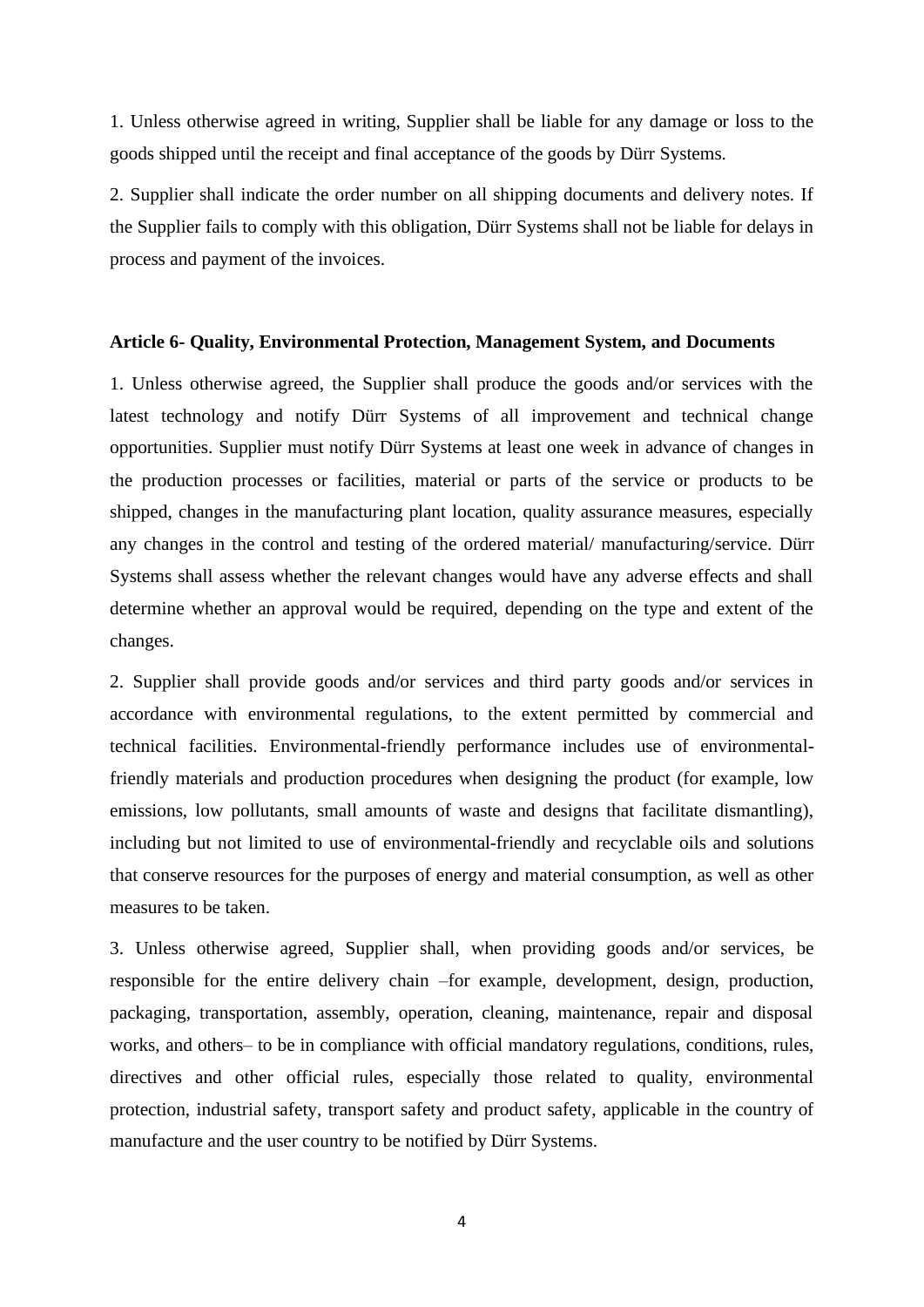4. Supplier is obliged to find the updated texts of the official norms specified in Article 6(3) above, know their contents and fulfill their requirements. Changes made in official norms directly or indirectly affecting the goods and/or services must be promptly notified to Dürr Systems.

5. The supplier shall establish, implement and improve an appropriate management system deemed usual in this sector in order to fulfill the conditions specified in articles 6(3) and 6(4) above. The management system shall also cover the goods and/or services delivered by the Supplier's subcontractors. If the Supplier uses a certified management system (for example, certified according to ISO 9001, VDA 6.4, ISO 14001 or equivalent standards and any changes made from time to time), it shall send the relevant certificates to Dürr Systems at the first delivery, at the following deliveries and whenever the certificates are renewed.

6. Supplier shall implement a suitable and documented quality assurance system within the scope of the management system. Supplier shall ensure that this quality assurance system will always have the latest technology. Supplier shall document the quality tests and send the relevant records at the request of Dürr Systems without delay and free of charge.

7. Supplier shall allow Dürr Systems or a designated person to conduct inspection to assess the effectiveness of Dürr Systems' management system. Supplier shall be given notice in good time prior to the inspections.

8. Supplier shall impose the same obligations on its subcontractors and require its subcontractors to fulfill the obligations specified in this Article 6.

### **Article 7- Initial Examination**

1. Dürr Systems shall examine the goods delivered to it in accordance with Article 23 of the Turkish Commercial Code and article 223 of the Turkish Code of Obligations and determine whether the goods are in compliance with the ordered quantity and type, whether they got damaged during the transportation and whether there have visible defects.

2. If Dürr Systems detects a defect during the above-mentioned examination, it shall notify this to the Supplier. If a defect or flaw is detected on the goods later on, it shall also notify this to the Supplier.

3. Notices for defects and flaws shall be sent in two days of the delivery in cases where the goods and/or services have clear defects. However, in case the defect and flaw cannot be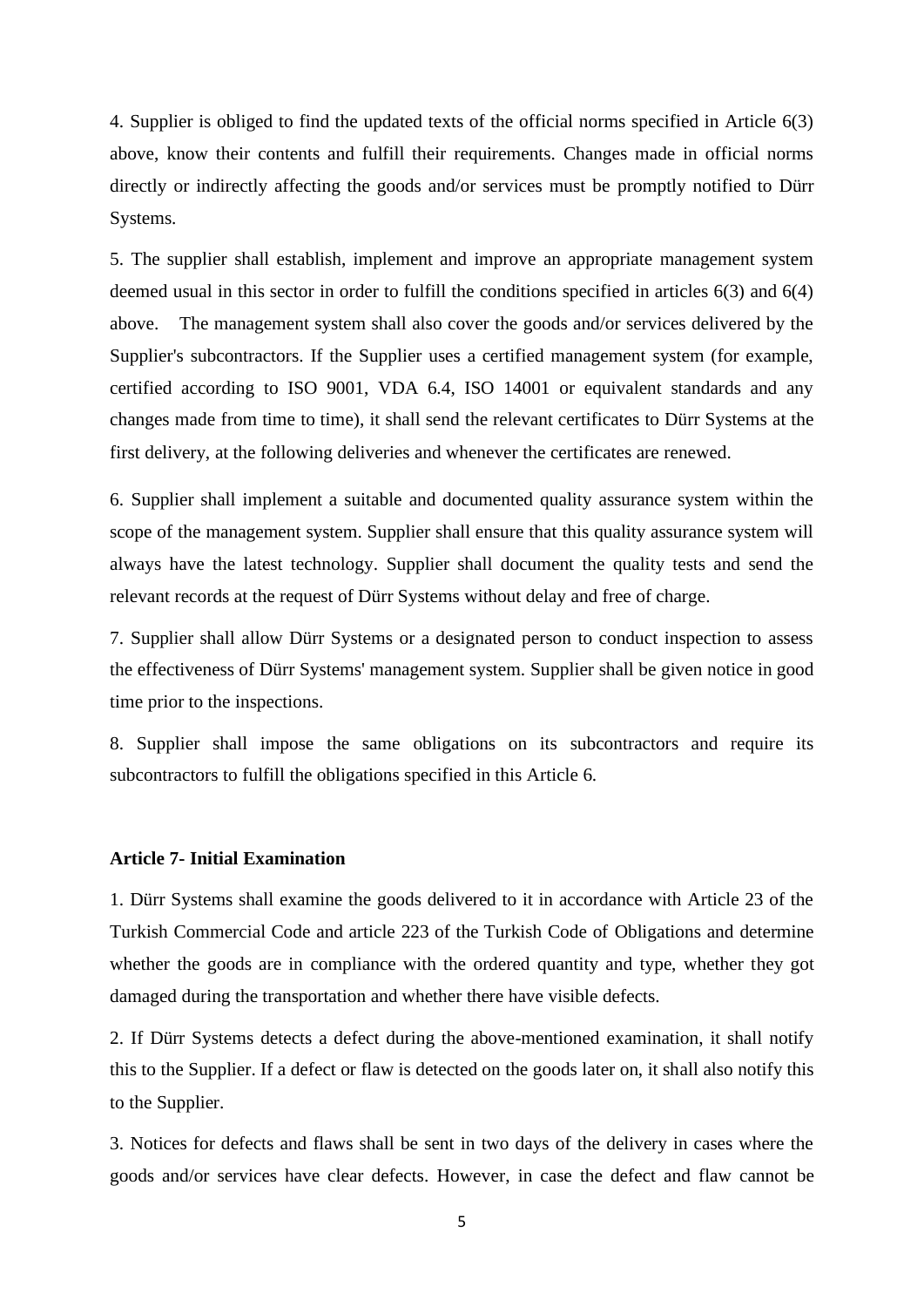clearly determined, the notice shall be sent upon discovery if discovered after the product has been processed or used.

4. Dürr Systems is under no obligation against the Supplier except the above-mentioned examinations and notices.

# **Article 8-Defects, Defect Liability, Other Liabilities**

1. Supplier undertakes to produce goods and /or services with the latest technology and in compliance with the accepted qualifications/specifications and other rules. Supplier undertakes that all goods and/or services shall be free from defects (including but not limited to design, manufacturing, and material defects), and that they shall be suitable for the specific purpose of the order.

2. In the case of any defect and flaws, Dürr Systems reserves its rights granted by law and has the right to claim one of its optional rights arising from the law. Supplier accepts, declares and undertakes to unconditionally pay any indirect and reflected damages incurred by Dürr Systems.

3. Supplier is responsible for the failures of its representatives and subcontractors same as its own. Such responsibility of the Supplier is strict liability.

4. If there is an imminent danger situation or where immediate action is required, Dürr Systems has the right to correct defects and flaws at the expense of the Supplier.

5. Dürr Systems' right to make requests from the Supplier due to defects and flaws shall be valid for 36 months from the date the purchased item is transferred in compliance with the law. This clause shall not apply where longer validity periods are specified by law; in such a case, longer period shall apply.

6. In other cases, the Supplier assumes the responsibilities specified by law, without any limitation or exception in terms of justification or amount.

7. Dürr Systems' payment would not mean that it accepts that the delivery and/or service is in compliance with the contract or that it is free of defects/flaws.

8. Dürr Systems' acceptance of the technical documents and/or calculations of the Supplier shall not affect the Supplier's liability for defects and flaws.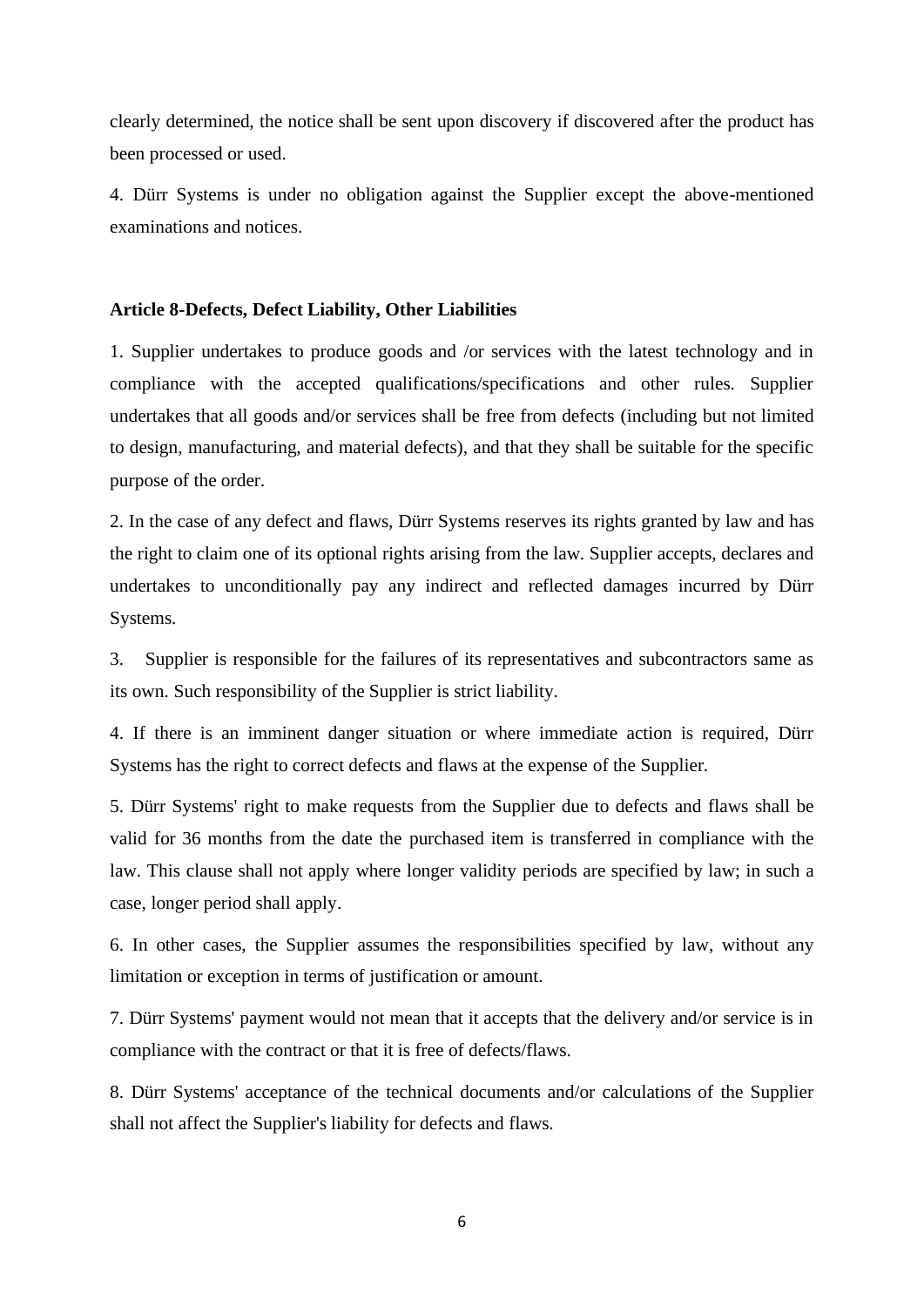#### **Article 9-Product Liability, Third-Party Liability Insurance**

1. If, for any reason, any third party requests product-liability indemnification or producerliability indemnification from Dürr Systems and if the Supplier is responsible for the cause of such request, the indemnification shall be paid by the Supplier. In the event that such indemnification is paid by Dürr Systems, it shall have the right to have recourse for cash and single payment. Dürr Systems might, it deems fit, collect this amount from the security deposits or progress payments. If a defective/flawed product, which had been delivered by the Supplier to Dürr Systems, is to be recalled from the market by Dürr Systems under the responsibility of the producer and/or if Dürr Systems needs to provide a service for this, all related expenses shall be borne by the Supplier. Any other rights vested in Dürr Systems by law are reserved.

3. If, for any reason, any third party makes a request to Dürr Systems, the Supplier shall provide comprehensive and timely support to Dürr Systems in the investigation and resolution of the issue.

4. Supplier undertakes to take out and maintain a sufficient Third-Party Liability Insurance / Product-Liability Insurance for at least 10 million Euro per injury / property damage incident; however, claims to be made by Dürr Systems shall not be limited to such insurance amount.

5. If it is discovered that the delivered goods and/or services fail to comply with the relevant safety rules, or if the goods and/or services are discovered to pose a significant danger during use, Dürr Systems shall have the right to terminate the contract. In addition, all damages (including reflected and indirect damages) to be incurred by Dürr Systems due to the Supplier's violation of its obligations stated in this article and regulations shall be covered by the Supplier. If, for any reason, Dürr Systems has to make a payment to judicial/administrative authorities or third parties due to the Supplier's violation of its obligations, it shall have recourse to the Supplier.

# **Article 10- Retention of Ownership, Materials and Tools, Confidentiality**

1. Ownership of the materials and parts provided by Dürr Systems shall belong to Dürr Systems, and they shall be stored in a specific location, and be labeled and managed free of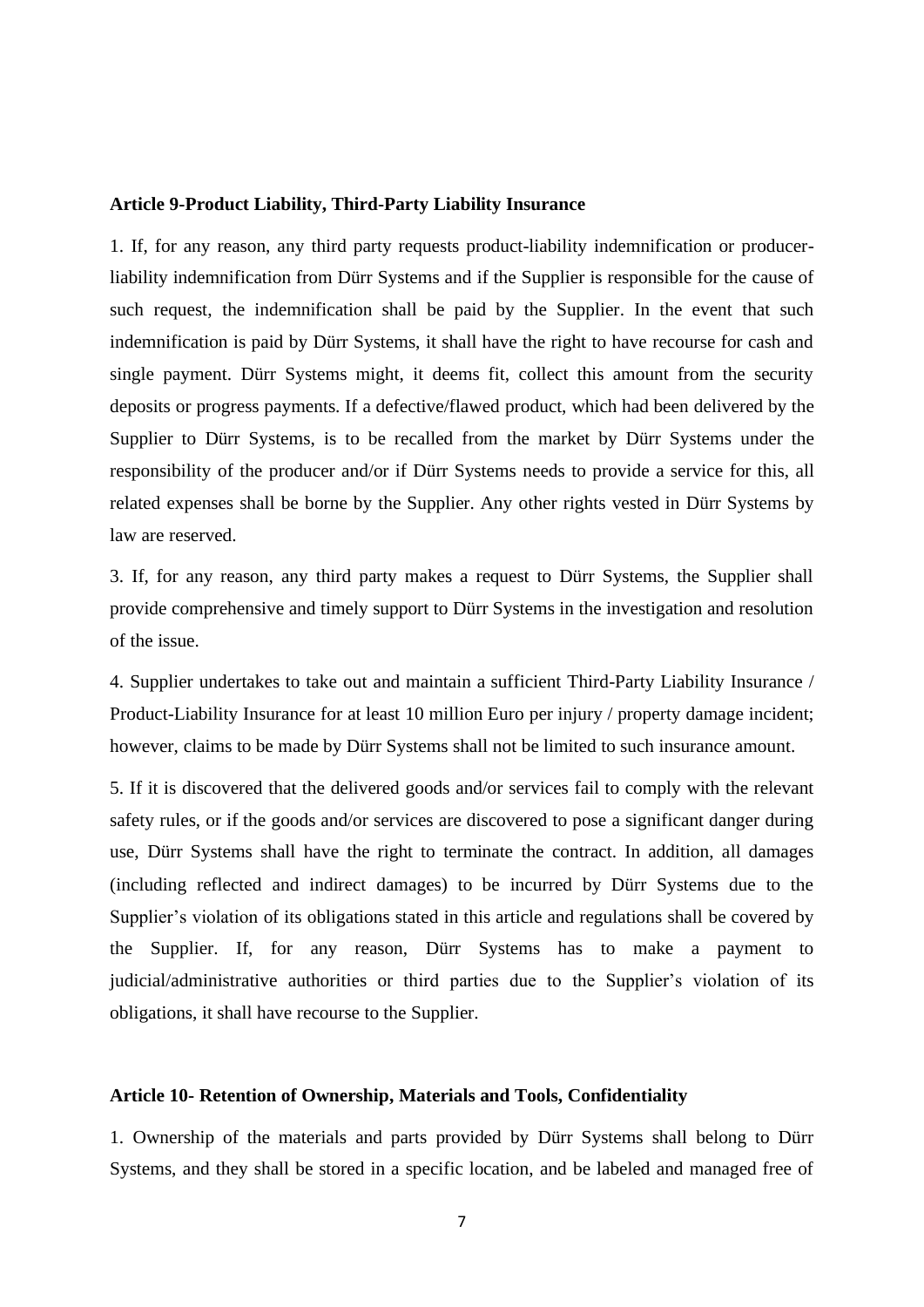charge. These materials and parts shall only be used for specified purposes. Processing of such materials and the assembly of such parts shall be made on behalf of Dürr Systems. Dürr Systems shall be the co-owner of the products produced by the Supplier using the materials and parts it supplies, until such products are transferred to Dürr Systems. It is agreed that this co-ownership shall be in proportion to the value of the materials and parts supplied by Dürr Systems and that the said products shall be protected by the Supplier on behalf of Dürr Systems.

2. Ownership of the tools and/or models, software and other related documents or information provided by Dürr Systems shall belong to Dürr Systems. Supplier shall only use such tools, models, documents, information and/or software, which belong to Dürr Systems, to produce goods ordered by Dürr Systems.

3. Supplier shall keep all disclosures, plans, calculations, software and other documents and information received from Dürr Systems with strict confidentiality. These may only be disclosed to third parties with prior written consent from Dürr Systems. This confidentiality obligation shall survive the termination of this Agreement and shall only be cancelled if the production know-how information specified in such descriptions, plans, calculations, software and other documents transforms into public property and to the extent that of such transformation.

## **Article 11- Risk of Non-Performance of the Agreement**

In case Dürr Systems believes that the Supplier would not be able to sustain the business or has failed/would fail to fulfill its liabilities hereunder during the contract period, for any reason including but not limited to the following: If the Supplier causes destruction or loss of any kind of equipment, tools, information and documents and similar items that are possessed by the Supplier but belong to Dürr, by theft and/or like, in a way that constitutes a criminal offense under the Turkish Criminal Code; acts or behaves in a way damaging the reputation and interests of Dürr Systems and/or Dürr Systems' affiliates, partners and officials; becomes bankrupt, dissolved, incapable of paying its debts, is given certificate of insolvency, or to be managed by an appointed trustee, or if it dies; if a strike or lockout starts in its workplace; if its shares are sold; if its financial situation retrogresses, and if it becomes risky for it to fulfill the agreement or if it ceases or temporarily suspends its payments; or if it applies for bankruptcy, or this is resolved by a court judgment or amicable resolution, then Dürr Systems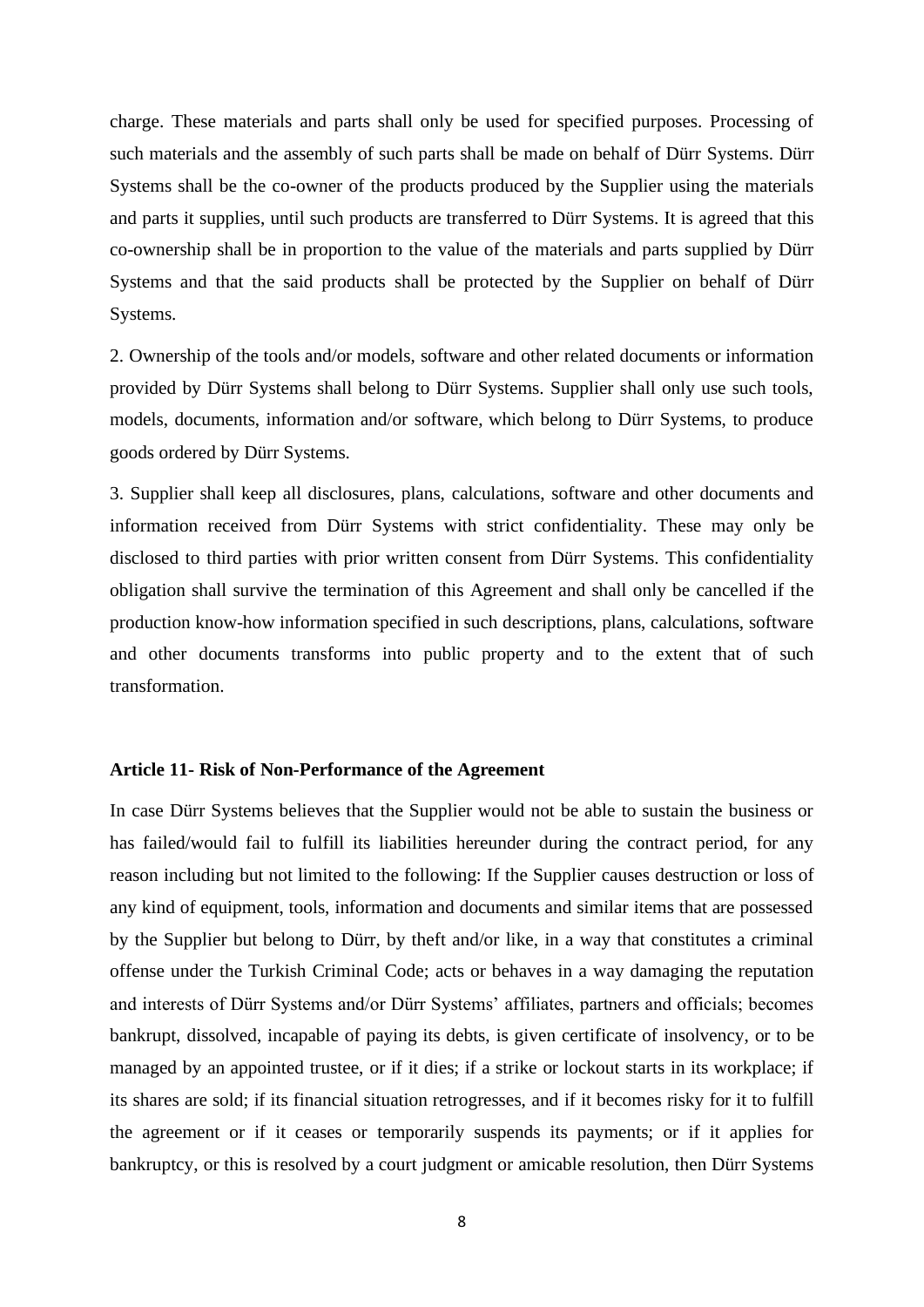shall have the right to terminate the unperformed part of the Agreement. If Dürr Systems does not want partial performance, it shall have the right to terminate the entire Agreement.

# **Article 12- Foreign Commercial Laws, Prohibited Substances, and Supplier's Representations**

1. Supplier shall include the following information in its proposals and order confirmations:

(i) A statement indicating whether the good and/or service is subject to export control and (i) whether the good and/or service is registered on the United States Commercial Checklist (U.S. CCL) and the relevant list number (ii) a statement indicating whether the good and/or service is subject to export control in accordance with the relevant European Union Dual-Use Regulation and the relevant list number (iii) a statement indicating the relevant statistical product code number and country of origin of the good and/or service. For goods and/or services to be sent directly or indirectly to Iran as per the instructions of Dürr Systems, Supplier shall notify if such goods and/or services are, under the European Union laws, subject to export controls according to European Union Regulation numbered 961/2010 or other applicable EU regulations, and shall include the relevant list number of the last attachment. Supplier shall declare whether there are any other export restrictions under the commercial laws of Turkey and/or European Union and/or foreign commercial laws. For these declarations, Supplier shall use the "Declaration of Export Restrictions" form, which will be downloaded from the "Export Restrictions" page at <http://www.durr.com/en/company/purchasing.html> address. Dürr Systems reserves it right to terminate the Agreement in case the necessary application for the export permit is rejected.

2. Supplier shall comply with material restrictions arising from the official standards. Supplier shall make sure that the goods and/or services (including packaging), which have been delivered by the Supplier itself or its designated third parties, would not include or excrete substances that are risky and hazardous on the environment or human health, when being used for their intended purpose, in particular when used by Dürr Systems for the purpose notified to the Supplier, and in case of misuse at the place of production or the designated place of use or when being transported to such locations. Uses permitted in the exceptions and substances covered by CMR (carcinogenic, mutagenic, reproductive toxic substances) shall not be used. Deviations from the conditions specified in this article shall only be permitted if they are convincingly explained to Dürr Systems and if it is not possible to replace the relevant substance with a harmless one.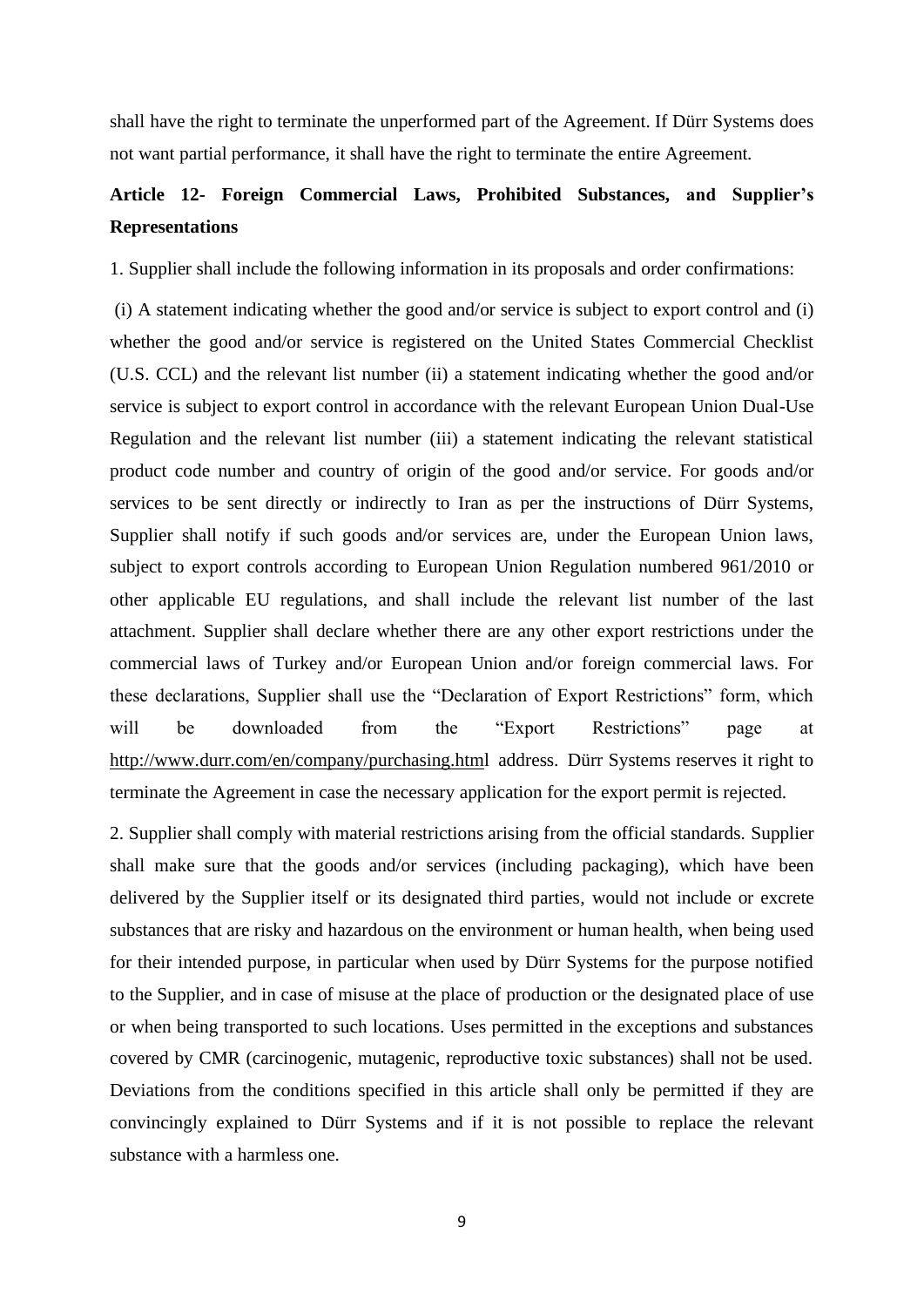3. Supplier shall provide to Dürr Systems proof of compliance with the law for each good and/or service and information required by law (e.g. safety data sheets, type test certificates, test certificates, expert certificates, other certificates, proof of qualification) usually together with the offer, or together with the order confirmation at the latest. Supplier shall, in each delivery, add such proof documentation as well as all the documents required for the products to be put on market (compliance and/or assembly declarations), and shall label the delivery goods, according to the laws. This clause shall also apply if the scope of goods and/or services is changed, and if such change would affect them during their use at the place of use and in the event of a potential misuse, in terms of goods and/or service restrictions specified in paragraph 12 (2) above.

4. If the substances contained in the goods delivered by the Supplier are subject to one of the regulations below, the Supplier shall be obliged to inform us of the CAS registration numbers given by the Chemical Abstracts Service, proportional weights of homogeneous materials and safety data sheets.

–Regulation on the Registry, Assessment, Approval and Restriction of Chemicals, and specifically substances subject to approval.

–Regulation Changing Some of the Articles of the Regulation on Hazardous Chemicals and changes to such regulation.

– Regulation on the Ozon-Depleting Substances

–Regulation Changing the Regulation on the Control of End-of-Life Vehicle

–Regulation on Waste Electrical and Electronic Equipment

–"Regulation on Waste Batteries and Accumulators" and "Communiqué on the Import Inspection of Batteries and Accumulators"

5. Supplier shall send a supplier declaration, certificate of origin or Certificate of Circulation to Dürr Systems to confirm that the delivered goods comply with the relevant regulations. Supplier shall declare the origin of the goods according to the relevant regulations of the recipient country, which has been notified of the origin of the goods. Supplier shall also indicate the product number and / or order number in the supplier declaration.

6. The payment obligation of Dürr Systems specified in Article 3 shall be valid if it is given all the information and documents stated above in this article.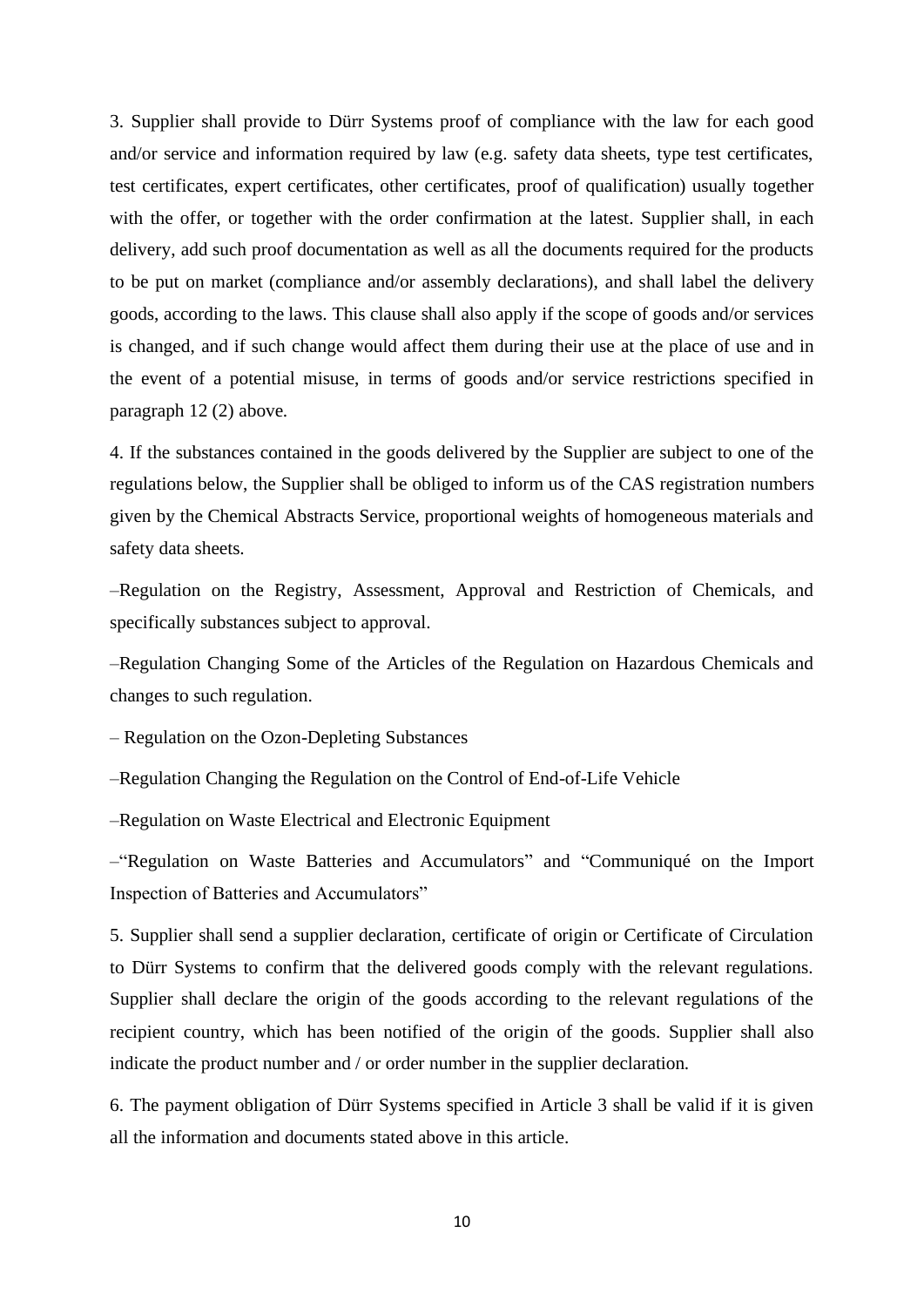### **Article 13- Technical Documents**

1. Technical documentation and all required protocols shall be delivered with the main delivery.

2. Unless otherwise agreed, technical documents shall be delivered in a computer-readable format, which is deemed a standard in this sector.

3. Technical documents shall be issued in accordance with the European Union Machinery Directive and generally accepted technology rules.

4. User instructions shall be issued in compliance with the **TS EN IEC/IEEE 82079-1** standard.

## **Article 14- Usage Rights, Intellectual Property Rights**

1. Supplier grants Dürr Systems a non-exclusive, transferable, worldwide and indefinite right to use the delivered products, partially-delivered products and/or performance, and to combine them with other products and to distribute. Supplier undertakes not to use the intellectual property rights so as to object to the use of the delivered goods and/or services.

2. Supplier shall make sure that Dürr Systems' and its clients' purchasing, possessing, offering, using, processing and selling of the delivered goods and/or services shall not violate any third-party intellectual rights, including but not limited to third-party brands, names, patents, utility model patents, design patents, commercial offer rights, design rights and copyrights as well as the applications thereof (hereinafter shall be referred to as "**Intellectual Property Rights**") in the Supplier's country of origin, Republic of Turkey and European Union; this clause shall also applied to the country which the goods and/or services shall be finally sent to and is notified to the Supplier before the signature of the Agreement.

3. If the Supplier violates its liabilities set out in paragraph 14(2) above, it shall, upon the initial request of Dürr Systems, pay Dürr Systems for all claims made by third parties due to the infringement of Intellectual Property Rights, and for all costs incurred therefrom, and all kinds of expenses including but not limited to litigation, legal proceedings and defense, as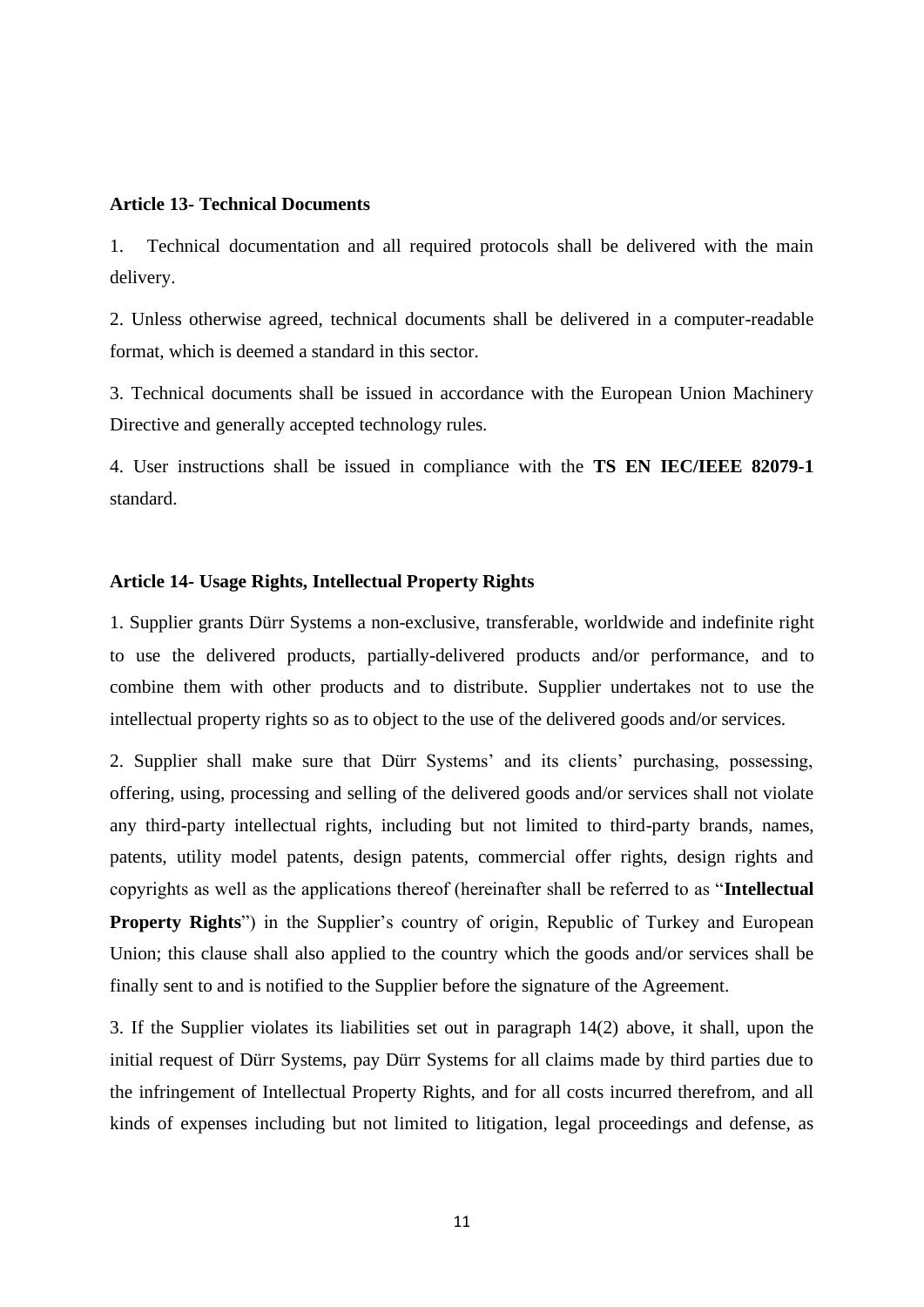well as the costs of fulfillment of the obligations. Time limit for making such an indemnification claim is ten years from the date of full payment.

5. Supplier and Dürr Systems are obliged to promptly notify each other of any known infringement risks of Intellectual Property Rights and alleged infringements of Intellectual Property Rights, and to defend against claims of infringement within the scope of reasonably expected consequences.

# **Article 15- Software**

1.Software shall be delivered in a computer-scanned environment, which they were commercially sold with to Dürr Systems, and together with the user manuals.

2. Software, which has been developed for Dürr Systems, shall be delivered to us together with the source code and producer documents.

3. For the software developed for Dürr Systems, related documentation and all other work results, Supplier shall grant Dürr Systems an irrevocable, exclusive, worldwide and indefinite right to use. Such right shall include the right to re-process, reproduce, modify, extend and the right to grant third parties the right to use it.

4. If the right of use granted to Dürr Systems under paragraph 15(3) above conflicts with third party rights found in third party programs or other products that take place in the delivered goods and/or services, the Supplier and Dürr Systems shall agree on a reasonable arrangement on the scope of the right to use.

5. Supplier shall not have the right to reproduce, process or otherwise use, entirely or partially, results of works produced for Dürr Systems.

6. Supplier shall not have the right to publish, entirely or partially, results of any of the works produced for Dürr Systems.

7. Supplier shall grant Dürr Systems a non-exclusive, transferable, worldwide and indefinite right to use of the software delivered by the Supplier, in order for Dürr Systems to combine, copy, use it with other products and have its affiliates, subsidiaries and distributors use and copy it as defined in Article 195 of the TCC.

8. Supplier shall grant Dürr Systems a non-exclusive, transferable, worldwide and indefinite right to use of the license of the usage right mentioned in 15(3) and (7) above and other usage